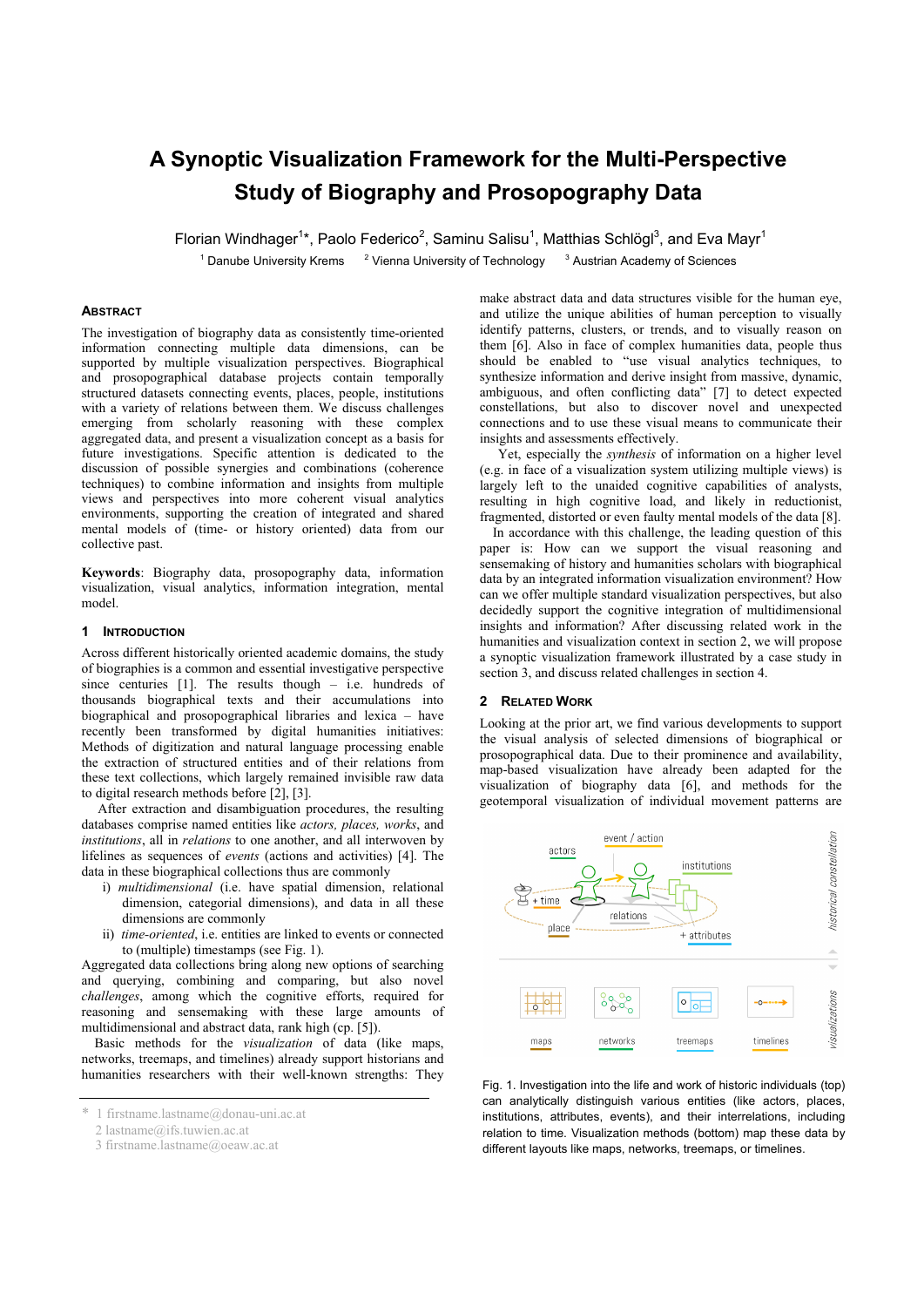under constant development [9] [10] [11] [12]. From the relational perspective, network frameworks [13] and mixed method approaches [14] for biographical network visualization have been proposed. Attributes of actors or institutions, like professions or fields of cultural production have been visualized by treemaps [15] [16], while other approaches propose multi-method visualizations [17]. As for the visualization of time, various approaches to the linear mapping of time as *timelines* have been discussed [18] [19] [20]. For other methods to visually encode time (e.g. animation, layer juxtaposition, layer superimposition, and space-time cube representations) see section 3.2 and figure 2.

Given this growing amount of visualization approaches to complex phenomena of biographies and prosopographical life pattern analysis, the challenge of integrating different data dimensions have not been addressed systematically so far. We consider a more systematic support of cognitive synthesis, of insight and information integration to be a relevant research and development gap, which we want to address further down.

# **MULTIPLE VIEWS FOR MULTIDIMENSIONAL DATA ANALYSIS**

For the interpretation of multidimensional biographies, data complexity means that there is only so much meaning, that a single visual-analytical perspective can reveal. Different visualization methods have their strengths – for certain data and tasks – but also their limitations or even drawbacks with regard to others. Advanced visual interfaces forego these limitations by utilizing multiple views or perspectives, to cover multiple data dimensions and aspects either in a parallel (often as coordinated multiple views) or to be chosen in a serial manner. In the following - and due to the relevance that time is playing in biography data - we distinguish *temporal* (diachronic, longitudinal, dynamic, time-oriented, temporal) from *crosssectional* (synchronic, structural, spatial, non-temporal) data perspectives or views (see Fig. 2), and we argue that advanced visual-analytical interfaces to biography data are well-advised to integrate multiple perspectives from both categories.

## **3.1 Multiple Cross-Sectional Views**

With the term cross-sectional, we refer to all visualizations which are not encoding temporal aspects of biography data, but represent data from a synchronic or aggregated perspective. Example of these views are basic visualizations of geographic maps, network diagrams or treemaps, as shown in figure 2 (outer left column). Implemented as multiple views, they can combine their analytical features, but commonly have to be complemented by at least one analytical perspective on temporal aspects of data organization.

#### **3.2 Multiple Temporal Views**

Temporal aspects of biography data could be represented by linear encodings (e.g. timelines, see Fig. 1, bottom right), or by various hybrid techniques to encode time as joint projections together with cross-sectional representations (see Fig. 2, second to fifth column). According to Kerracher et al. [21], the importance of offering multiple views on the data "in order to maximise insight, balance the strengths and weaknesses of individual views, and avoid misinterpretation" is a design principle that also applies to combinations of multiple temporal views. For example, in temporal graph visualization it is increasingly common for systems to combine a number of visual approaches to temporal aspects, so to "allow the user to select and switch between the most appropriate representations for the data and task at hand" (ibid.). Given the consistent and oftentimes complex timeorientation of biography data, we want to argue that the implementation of multiple temporal views is a design strategy of



Fig. 2. The matrix of temporal and cross-sectional VIS methods for visual biography data analytics, including animation, superimposition, juxtaposition, and space-time cube, as well as geographic, relational, and distributional visualizations.

high relevance for this field of application too, and lay out a range of options in figure 2.

This matrix systematically assembles prominent cells of a design space for visual-analytical interfaces to biography or prosopography data. It points out well-established options for the visual representation of time-oriented data - as orthogonal combinations of various temporal (columns) and cross-sectional visualization methods (rows). While single methods have already been implemented in independent fashion by interfaces to biographical data collections (see sec. 2), we consider it to be a major design challenge for future approaches to find wellcomposed *combinations* of these multiple views. Thus designer have to assemble data and task-tailored multi-perspective interfaces, which combine analytical strengths of multiple views, and which allow to choose the most suitable ones for different tasks.

# **3.3 From 'Split Attention' Interfaces to a Systematic Support of Cognitive Information Integration**

Yet, especially for interfaces with multiple views, a new challenge arises, which we consider a second-order problem of visual reasoning and sensemaking. When research questions encompass multiple data dimensions (like "*How did the migration of an individual affect her/his social network, institutional affiliations, or means and motivations of cultural production*?"), researchers have to combine information from multiple views and build up a complex mental model that integrates the different data dimensions. This task is high in cognitive effort, as attention is commonly split between the multiple views and linked data have to be identified and related, before they can be integrated into one mental model. Yet different visualization techniques (which we refer to as "coherence techniques", see [8]) can support researchers in assembling their local insights into a bigger picture. Some well-established techniques for such a support derive from the visual integration of different data dimension into one multidimensional visualization, and among those, *space-time cube representations* show a largely untapped potential to mediate across different splits and ruptures of usually separated particularistic perspectives.

In the following we introduce a framework revolving around space-time cube representations. While it firstly shows what one specific diachronic perspective can add to the visual analysis of biography data (i.e. the outer right column in figure 2), we contend that this perspective has a specific role to play for further integration due to its abilities to conceptually integrate all the other temporal perspectives [22].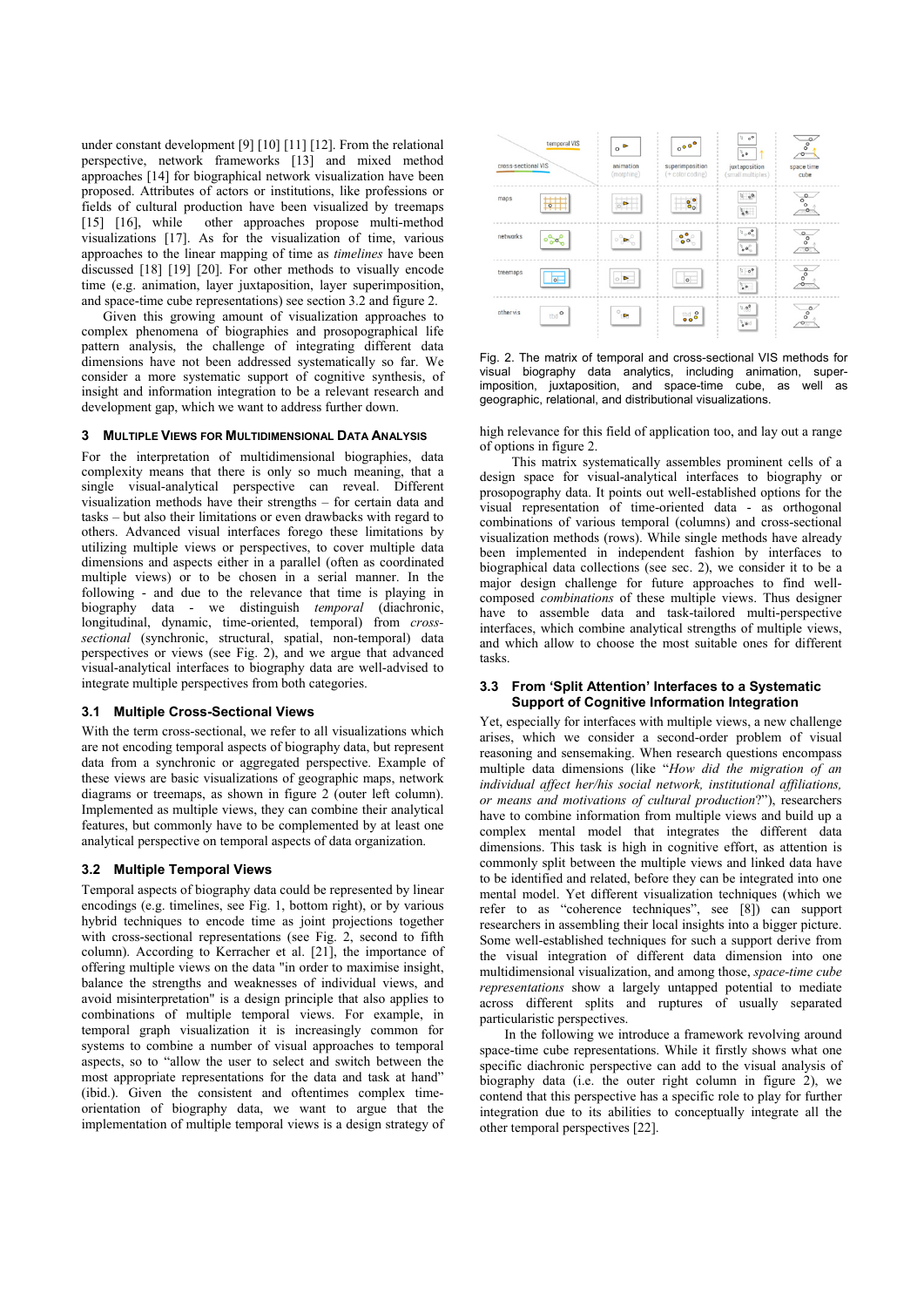## **4 AN INTEGRATED VISUALIZATION FRAMEWORK BASED ON SPACE-TIME CUBE REPRESENTATIONS AND OPERATIONS**

While the following framework has been set up to support data and insight integration with regard to cultural collection data [23], we extend it to the specifics of biography data, as we are convinced that it provides similarly rich options for interface design in historical and biographical studies, and to also decidedly support information integration between multiple views there. We unfold the framework by starting from its geotemporal origins and move on to point out its potential to other than geographic aspects of biography data. For this demonstration we combine prototype visualizations developed across three different research projects [24] [25] [23], and a case study exploration conducted with biography data [26].

# **4.1 Setting up Multiple Space-Time Cubes for Biography Research**

## 4.1.1 Geographic Space-Time Cube

The concept and technique of the space-time cube has been developed in human geography to support the visual analysis of human movement patterns and the spatial diffusion of innovation. The operating principle of this method is to orthogonally blend cross-sectional views (horizontal plane) and a temporal view (vertical axis) together, which allows to map data points (like the spatiotemporal presence of various entities) as a threedimensional shape. Every behavior thus translates into the unique shape of a spatiotemporal trajectory and enables analysts to interpret biographic movements as visual patterns [11][26].

We illustrate this option for biography research by displaying a selected geotemporal lifeline extracted from the APIS project [4] [6] (see Fig. 3). The trajectory shows the life and travels of the Austro-Hungarian singer and actor Joszef Szabo, including a tour to Paris, Brussels, and Italy in the middle of his career. Figure 4 shows eight further examples of biographies extracted from the APIS database, to hint towards the strengths of a comparative



Fig. 3. Visualization of an individual biographical trajectory, from a geotemporal perspective, created with [11] as a case study [26].



Fig. 4. Small multiples enabling the comparison of eight different temporal spacetime, as demonstrated with regard to mobilities<br>biographical datasets from the APIS project [11] [25]. The knowledge space of patent classifi biographical datasets from the APIS project [11] [25].



Fig. 5. Visualization of an individual movement through relationaltemporal space, as demonstrated by Federico et al. [24].

approach, where small multiples directly enable comparisons of biographical space-time paths, including similarities and differences of patterns among different entities [26].

# 4.1.2 Relational Space-Time Cube

Beyond the geotemporal data domain, space-time cube representations can visualize different other data dimensions - in combination with time. The resulting trajectories thus can disclose the movements of historic individual through further (analytically distinguishable) spacetimes, like movement through the socialrelational space of interindividual collaboration or conflict. Figure 5 conceptually illustrates this option by the highlighted movement of an actor through relational spacetime [24]. Depending on the richness of relational-temporal data, this enables to frequently follow the movements of historic actors from socio-cultural peripheries to structural cores, thus showing macro patterns but also detailed interactions of individuals, including the development of their network centrality measures.

# 4.1.3 Categorial Space-Time Cube

Given possible categorial spaces in which historic individuals have been active (i.e. differentiated fields of activities, professions, cultural domains, or knowledge areas), visualizations like treemaps can provide a valuable synchronic perspective [16]. Thus, by implementing treemaps into categorial-temporal spacetime cubes (see Fig. 6), another analytical perspective onto historic spacetime opens up, which discloses novel behavioral movement patterns.



Fig. 6. Visualization of an individual movement through categorialtemporal spacetime, as demonstrated with regard to mobilities in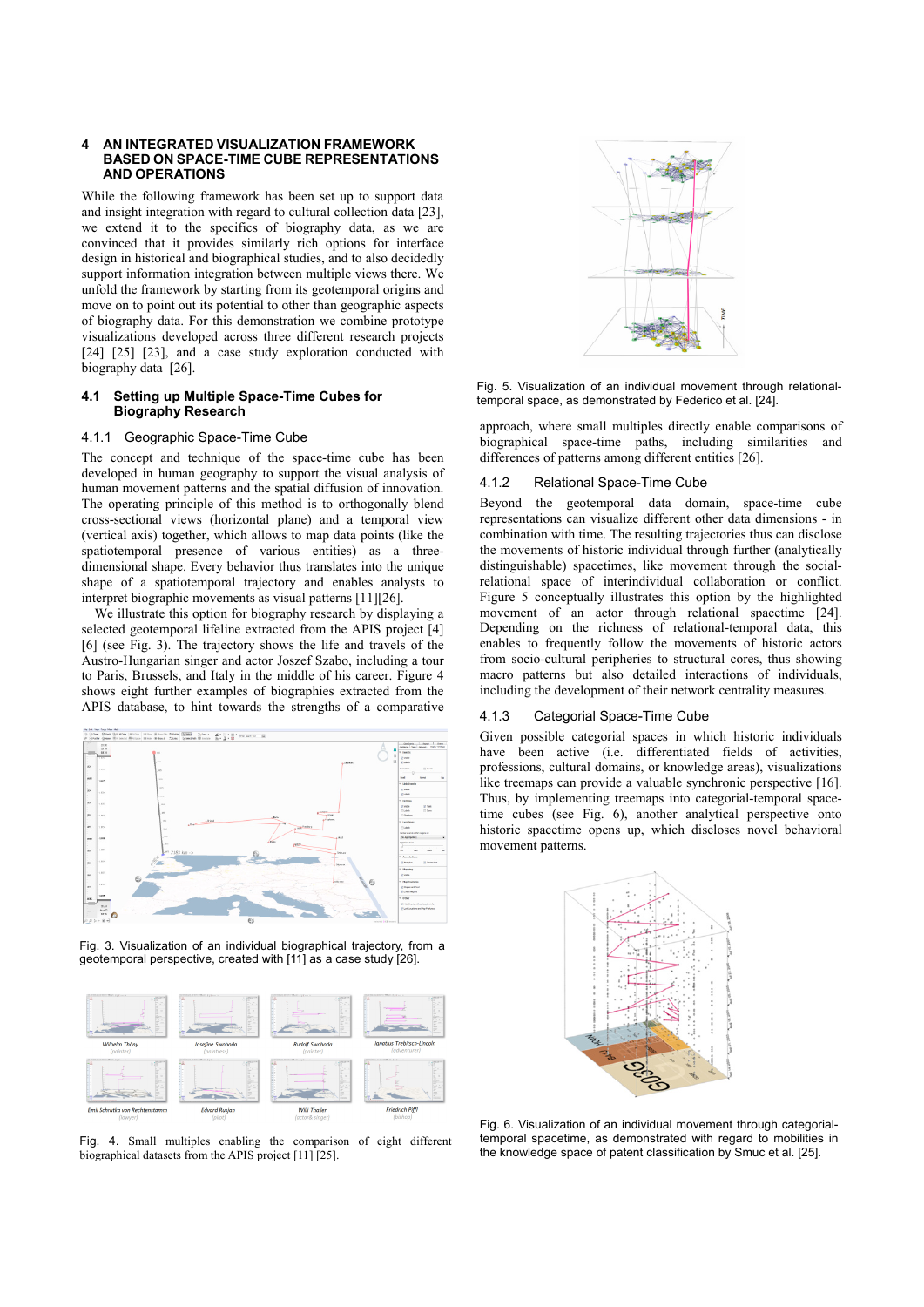## **4.2 Linking Multiple Space-Time Cubes**

In analogy to multiple linked views [28], we promote the connection of multiple space-time cubes to synoptic ensembles, to enable the visual exploration of biographies in multiple relevant spacetimes (Fig. 7). The specific line up of cubes – which could include various further methods – naturally depends on available data (dimensions) and intended analytical tasks. We consider such a synoptic setup to provide an effective visualization environment, which could be explored by the means of different interaction techniques (like brushing or combined navigation), but also serve as a versatile scaffold for the selection of further analytical perspectives, including well-established methods of flat visualization design (Fig 8).



Fig. 7. A visualization environment for biography data using multiple linked space-time cubes.

#### **4.3 Mediating Multiple Cross-Sectional and Temporal Views**

As Bach et al. [22] have shown, space-time cube representations can support the cognitive translation and mediation of multiple temporal and cross-sectional views by utilizing seamless canvas transitions or seamless adaptation of a visualization's field of view [29]. Given the outlined (linked) visualizations of the outer right column of figure 2, the other temporal visualizations (i.e. layer juxtaposition, layer superimposition, or animation – as well as all possible "space-flattened or time-flattened" standard perspectives – could be seamlessly generated out of the threedimensional arrangements. It is our conjecture, that such seamless translations will have a strong easing effect on the preservation of mental models of complex time-oriented data, and as such for the navigation and visual reasoning – especially as an initial technique for non-expert users.



Fig. 8. Space-time cube representations as means for visual and conceptual transitions (blue), preserving and mediating mental models about temporal and cross-sectional perspectives [22] [8].

# **4.4 From Biographical to Prosopographical Data**

Going beyond single trajectories, the outlined framework is open for more complex analyses with bigger prosopographical datasets. *Prosopography* is the domain for studying biographies as seen from a collective perspective [30]. For that purpose, groups can be visualized as *sets*, and figure 9 delineates basic flow patterns of sets, which in combination can map most complex temporal developments of historical groups or collective entities (like organizations, religions, art schools, political bodies, fashions, disciplines, or any other innovation). As a method for aggregated visualization it can complement the display of line-like, individual trajectories in geographic or relational spacetimes.



Fig. 9. Visualization of temporal developments of sets, showing the basic evolutionary patterns of groups to be utilized for the prosopographical research perspective.

## **5 CONCLUSION**

With this paper we argued the need for a visualization framework tailored to support the visual analysis of biographical and prosopographical data. Going beyond the use of well-established multiple but separated views, its main objective is the support of insight and information integration for scholars and data analysts from a wide range of humanities and historical sciences. We consider its added value to consist in the provision of

- visual-analytical access to rich and multidimensional data, supporting visual reasoning and sensemaking,
- multiple perspectives to generate richer and non-reductionist mental models of the available data, and ultimately in
- the considerate support of scholar's information integration, and of their required macrocognitive syntheses by the means of space-time-cube representations and operations.

Accompanying the challenges arising from the ongoing implementation and evaluation, we see future challenges with regard to the reflected handling of *data quality* and *uncertainty*, which arise from historically fragmented and often disputed data sources. Following discussions of data provenance, concepts of critical visualization design [31] could help to bring transparency into the collective interpretation process. Finally we consider this framework as a device not only to communicate results, but also to motivate and support the *collective critical editing* of biographical data as co-created trajectory graphs. By the means of shared repositories for different scholarly interpretations and annotations, variations and controversies could be made productive, and lead to a better integrated and more multi-faceted understanding of historical knowledge also with regard to shared mental models in prosopographical and biographical research.